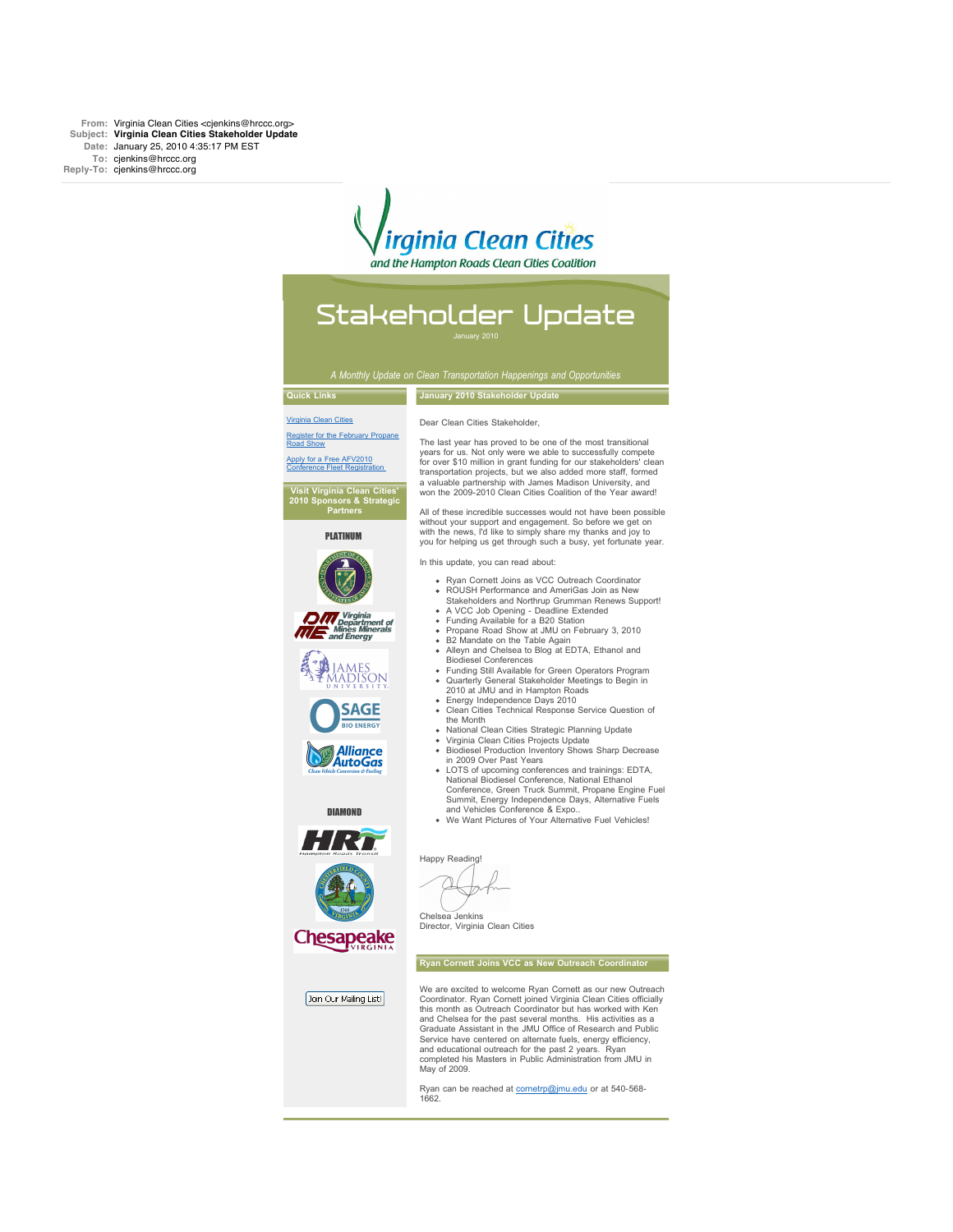#### **VCC Job Opening - Closes February 12, 2010**

Virginia Clean Cities is hiring a full-time Project Officer/Monitoring Official to assist with our Propane Corridor Development Program. The full-time position has been loaded to the <u>JMU</u><br><u>JobLink</u> site. Please search under "Classified/Full Time Positions" and the position should be labeled as "Propane Corridor Development Project Officer/Monitoring Official.

The Project Officer will be based out of our new office at James Madison University, in Harrisonburg, and will be a JMU Classified position. We will accept applications through February 12, 2010.

**New Stakeholders: AmeriGas Propane and ROUSH Performance**

**Antion** AmeriCas joined Virginia Clean Cities as a Gold Sponsor<br>and Strategic Partner this month. AmeriCas is the nation's<br>largest propane company, and serves over 1.3 million<br>residential, commercial, industrial, agricult



<u>ROUSH Performance</u> also joined Virginia Clean Cities as a<br>Coalition Stakeholder this month. ROUSH Performance,<br>headquartered in Livonia, Michigan, has been working on Liquid

Propane Injection conversion systems for Ford vehicles for a number of years. After seeing success with their light- and medium-duty truck offerings, they're excited to announce the launch of the Ford E-series fuel conversions in February, 2010. Here's a full list of available product:

- 2007.5 - 2008 Ford F-150 (5.4L V8) - 2009 - 2010 Ford F-250 / F-350 (5.4L V8)

- 2009 - newer Ford E-150 / E-250 / E-350 (5.4L V8)

The ROUSH LPI systems lower operating expenses, reduces greenhouse gas emissions by 24%, lowers carbon monoxide and nitrogen oxide emissions significantly, and are certified by the EPA and CARB (CARB certification for E-series expected in April, 2010). All systems can be installed by ROUSH or an authorized Ford dealership on new or used vehicles. ROUSH is currently working on the development of a Liquid Propane Injection fuel system for the 2009 and newer Ford E-450 Cutaway with the 6.8L V10, which will be available in Q3 of 2010.

We also want to thank <u>[Northrop Grumman Newport](http://rs6.net/tn.jsp?et=1102958365167&s=3&e=001RnE-OVqBeMGHUVBzkr9hxSO50JIlqTcgJa2fXxAaUERp3BasIItortf88_C8Jl_a-EMBqEaqdxNfneliYqCm7dQsubUgwVwws65KpRbEsrkZurzNu-xedaPxoKheZgo5A7r9m67UjzysN5NEnjUS9CYZ8iAHZQnJ)</u><br><u>[News](http://rs6.net/tn.jsp?et=1102958365167&s=3&e=001RnE-OVqBeMGHUVBzkr9hxSO50JIlqTcgJa2fXxAaUERp3BasIItortf88_C8Jl_a-EMBqEaqdxNfneliYqCm7dQsubUgwVwws65KpRbEsrkZurzNu-xedaPxoKheZgo5A7r9m67UjzysN5NEnjUS9CYZ8iAHZQnJ)</u> for your long-standing and loyal support of our<br>coaliton. NGNN renewed their Coalition Stakeholder membership in December 2009. Thank you!

### **Funding Available for B20 Station**



Virginia Clean Cities partnered with Sustainable Energy Strategies (SESI) last year to submit a proposal to the DOE that would help subsidize the cost to install alternative fuel infrastructure at retail locations along the I-95 corridor. SESI received the award late last year, and is looking for a partner in Virginia that can install B20 at a retail location, preferably off the I-95 corridor. The biodiesel blend must be made available to the public for four years, and up to \$49,249 in federal funding is available to contribute to the installation of the equipment (contractors, equipment, piping, electrical, signage, permits, etc.). A minimum of 50% cost share must be contributed as cost share to the project.

Please **[contact us](mailto:info@hrccc.org)** if you are interested in learning more about this opportunity.

## **Propane F-250 Road Show February 3, 2010 at JMU**



**Peaister today!** 

Virginia Clean Cities has partnered with Ferrellgas to host a propane road show event at James Madison University on Wednesday, February 3, 2010. The event will be held from 10 am - 2 pm, and feature presentations from Virginia Clean Cities and Ferrellgas. We will update you on our propane activities and what vehicles are available in 2010. Ferrellgas will discuss propane as a motor fuel and focus specifically on the ROUSH F-250. Lunch will be served and participants will also have the chance to test drive the new F-250 propane powered pick-up!

Download the flyer, find out more, and register by visiting our website

**Funding Still Available for Green Operators (GO) Program**

The Green Operators Program provides funding to retrofit or<br>replace older dray trucks serving the Virginia Port Authority. There<br>is still funding available. To find out more about the program, visit the [VPA GO website](http://rs6.net/tn.jsp?et=1102958365167&s=3&e=001RnE-OVqBeMHsxGUAOp3L3pY96nHJ9qftc3UPPBpfftNYjRJWk3S8jXV5hI6c7Noz0SNOEH90MEgn00FJsZ4t4R9lUVsPip1UvClF9tuYBm1x5DSByP6xC8GFQXtzE5PeKlDqVDWXFPzaQJ1855I53TFsErNEQo1sqvj1HFJ6Ak4=).

Current GO Trucking Firms: Andy's Trucking Century Express

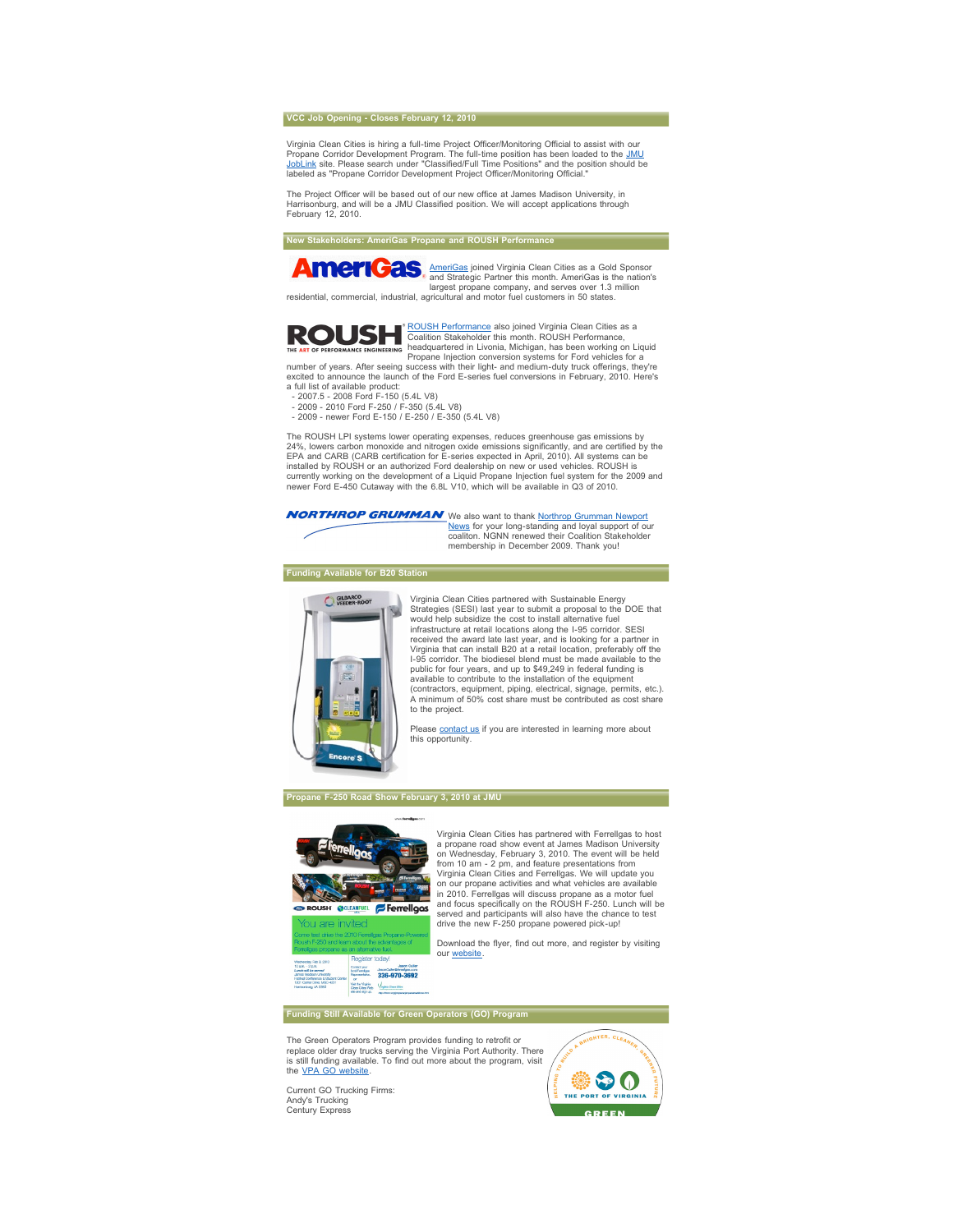Evan's Delivery, Inc. GILCO Trucking



**Virginia Clean Cities to Blog at EDTA, Ethanol and Biodiesel Conference** 

Virginia Clean Cities will post frequent updates from conferences beginning with next week's<br>[Electric Drive Transportation Association \(EDTA\) 2010 Conference and Annual Meeting](http://rs6.net/tn.jsp?et=1102958365167&s=3&e=001RnE-OVqBeMEjybPGqPoPvVZGV26mmgWlCTf1RyHo4XiM7I2pRIcBXIwUI67PfLdl07p9LwodYhJDYYI-jpDe8C65BjFvHqId0WahipoaM7gdiHVlM8y-TYo6tEjZZBA1M5bM8ghHRl_qeU7w6W9efSmDOdt9a3GUQmdGB2amwIdgByx74oGIzw==)<br>which is in Washington, DC this year from Jan

[In February we will blog from the](http://rs6.net/tn.jsp?et=1102958365167&s=3&e=001RnE-OVqBeMFQWBGDximyF_Yl6kb0scYol-BOT2bnWzkkpWJQetcQpqUqfWxzUrDj3KYD2i2KBJ7XRH_VlAS8ZDbGBfdb6aSc8uG3wIMIFxMr1J9MsZLcq9Jj_LZ9qk3KqEmBZb0LMV9jaxTzfDpvCA==) [National Ethanol Conference](http://rs6.net/tn.jsp?et=1102958365167&s=3&e=001RnE-OVqBeMGsWQ8tjNSAx7VeXmXrUOSmCWzqTn_5apxvG5y4UyVZpPZFwfIyk-6voWPMmDdo-q8wVfIQ5tdSqzYnbQvCv-YEf3vV5TQj10lFRqG_3rNzq6ysLohYw7adtNxyJVOc0Lc=) [and the National Biodiesel](http://rs6.net/tn.jsp?et=1102958365167&s=3&e=001RnE-OVqBeMFQWBGDximyF_Yl6kb0scYol-BOT2bnWzkkpWJQetcQpqUqfWxzUrDj3KYD2i2KBJ7XRH_VlAS8ZDbGBfdb6aSc8uG3wIMIFxMr1J9MsZLcq9Jj_LZ9qk3KqEmBZb0LMV9jaxTzfDpvCA==)<br>Conference & Expo. All conference blogs can also be found from our main page.

## **Virginia Clean Cities to Begin Holding Quarterly Stakeholder Meetings in Harrisonburg and Hampton Roads in 2010.**

 Throughout 2010 Virginia Clean Cities will organize regional stakeholder meetings to foster greater interaction and communication with stakeholders. These meetings will begin in Harrisonburg and Hampton Roads, but are expected to be held throughout the state over time. Stay tuned for more information about these regional meetings.

#### **Energy Independence Days 2010**

 "Energy Independence Days" (EID) is a partnership between coalitions and industry supporters of the almost 90 Clean Cities coalitions that exist all over the United States. **EID 2010 will be February 28 - March 3.** The main activities are a day-long educational seminar on March 1 followed by educational meetings and briefings with federal policymakers on March 2. The complete draft agenda will be available soon on the **Transportation Energy Partners** website

Sponsor funds from industry make it possible for dozens of Clean Cities coordinators to travel to Washington DC to receive briefings, exchange ideas, and meet with congressional members and staff.

If you are interested in participating, or sponsoring, please contact us.

### **Virginia Clean Cities Projects Update**

## **Propane Corridor Development Project**

The Propane AutoGas Corridor Development Program is a 4-year program that will convert almost 1,200 vehicles<br>in fleets across the states of Virginia, Maryland, Tennessee, South Carolina, Florida, Georgia, Alabama,<br>Mississi wide propane fueling corridor through the same states, deploying new or upgrading existing propane fueling<br>facilities at over 17 locations along the corridor. The program will include the launch of a professional and far-<br>

Interviews have taken place for the program manager, and we will be making a formal announcement shortly. A project officer position is still open through mid-February. We hope to officially get started next month after award negotiation and execution is completed.

#### **Biodiesel Grant Program**

Clean Cities has prepared program materials in anticipation of an upcoming launch of the program, which will provide up to \$25,000 per fleet to help subsidize the cost of biodiesel blends. Unfortunately, the launch of the grant program has been put on hold as we await movement on the biodiesel blending tax credit from Congress. Expect an update in the coming weeks as the program gets into full swing.

**Idle Reduction Pilot Programs** VCC is working with Gloucester County and Virginia Beach Public Schools to launch idle reduction programs. Both programs will make use of aftermarket auxiliary heaters used to warm up engines and passenger compartments and includes timers to automatically start the heating function. VCC will collect and analyze data to determine how effective these devices are at reducing idling. VCC also prepared a briefing paper on options for implementing an idle reduction program, including curriculum, technology options, and education/outreach.If you are interested in piloting an idle reduction program in your school, or fleet, please [contact us](mailto:info@hrccc.org) for more information.

#### **VA-MD-DC E85 Infrastructure Project**

Funding is still available to subsidize the cost to install infrastructure related to the retail sale of E85. Alleyn plans to attend the National Ethanol Conference in February, and will blog about the latest industry updates.

#### **Hydrogen Education for Decision Makers Project**

VCC will host a series of "Hydrogen 101" webinars beginning in March.

**Strategic Planning**<br>The DOE Clean Cities team is in the process of developing a draft Clean Cities strategic plan with the assistance of Cambridge Concord Associates, a strategic planning firm. The next step will be to present it internally to Office of Vehicle Technologies management, after which it will be vetted to Clean Cities coordinators and stakeholders throughout the year at multiple venues. To provide a basis for discussion, DOE and the national laboratories analyzed each technology and summarized issues in a series of <u>briefing papers</u>, available online. These papers were<br>presented and discussed at the September 2009 Strategic Planning workshop. Some of the papers have been updated, which others will be revised again based on input and posted in February. The papers provide a great overview of the industry, the barriers, opportunities, and needs.

# **Virginia Clean Cities Wraps Up Inventories on Alternative Fuel Vehicles, Production, and Stations**

 In January we completed an update on inventories of alternate fuel vehicles, alternate fuel production, and alternate fuel stations based on Q4 2009 data.

We have now identified 39,011 alternate fuel vehicles in Virginia in 59 fleets. This included nearly 2600 E85 compatible vehicles, and more than 3300 vehicles running biodiesel. There was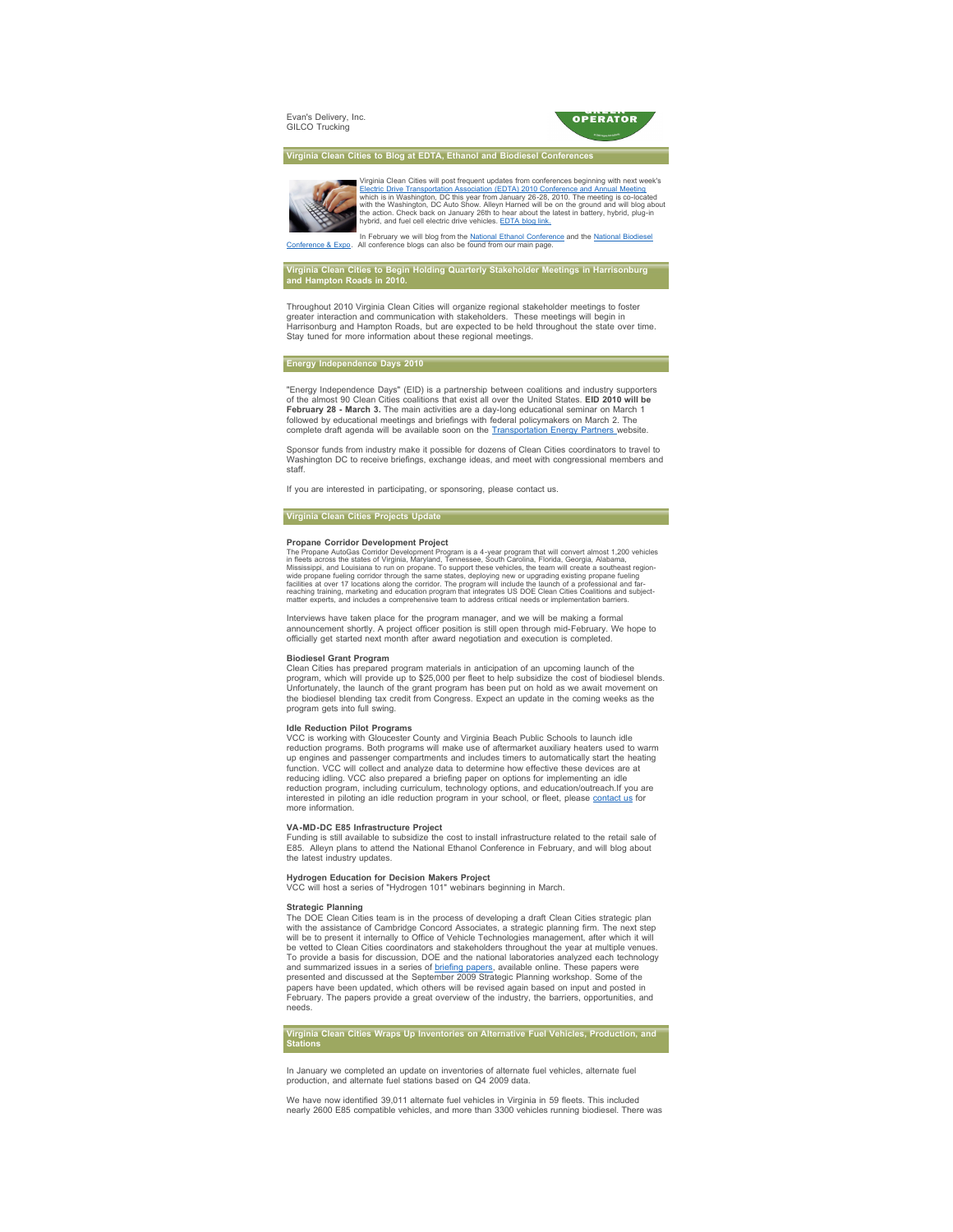an increase of 278 alternate fuel vehicles from the previous report. Many fleets have been stocking up on E85 vehicles in preparation for available fueling infrastructure.

In Virginia, 2.5 million gallons of biofuels were produced (primarily biodiesel), which is 11% of the state's 22 million gallon capacity (see above). This is a 38% decrease from the 4 million gallons produced in 2008. Next year this capacity will significantly increase and there will be a significant increase in ethanol production.

There are now 85 public or private alternate fuel stations in the Commonwealth. 38 of these are biodiesel, 11 are compressed natural gas, 8 are E85, 26 are propane, and 1 is a hydrogen<br>refueling station. You can find the closest station to you with <u>DOF's Mobile Alternative Fueling</u><br><u>Station Locator</u> and we are wor fuel maps

If you have any comments or questions about fleet, station, or production inventories, please feel free to contact Alleyn.

#### **Clean Cities Question of the Month - Jan 2010**

**Question of the Month:** Where can I find information about available and upcoming alternative fuel and advanced vehicles

**Answer:** The resources below can help you find information about available light-duty and heavy-duty original equipment manufacturer (OEM) vehicles as well as information about certified conversions.

#### Light-Duty Vehicles

The Alternative Fuels & Advanced Vehicles Data Center (AFDC) Light-Duty Vehicle Search (http://www.afdc.energy.gov/afdc/vehicles/light/) allows you to find and compare OEM vehicles and create printable reports to assist in decision-making. The annual Clean Cities Vehicle Buyer's Guide contains additional information (e.g., manufacturer's suggested retail price) for OEM vehicles of a specific model year in a PDF format. The 2010 Vehicle Buyer's Guide can be downloaded from the AFDC Web site (http://www.afdc.energy.gov/afdc/pdfs/46432.pdf). Also see<br>the two-paged Alternative Fuel and Advanced Technology Vehicles document<br>(http://www.afdc.energy.gov/afdc/pdfs/my2010\_afv\_atv.pdf



FuelEconomy.gov features search tools that generate results on fuel economy and emissions information for hybrid electric vehicles (http://www.fueleconomy.gov/feg/hybrid\_sbs.shtml) and "cars that don't need gasoline" (http://www.fueleconomy.gov/feg/byfueltype.htm).

#### Heavy-Duty Vehicles

The AFDC Heavy-Duty Vehicle and Engine Search (http://www.afdc.energy.gov/afdc/vehicles/heavy/) allows you to search for vehicles, engines, and<br>hybrid propulsion systems for vehicles with a gross vehicle weight of more than 8,500 pounds.<br>You may search by manufacturer and generate reports.

Certified Conversions

The U.S. Environmental Protection Agency (EPA)'s Document Index System (http://iaspub.epa.gov/otaqpub/) contains information and documentation related to conversion systems that have been certified by the EPA. To access this information, select "alternative fuel conversions" from the Industry section of the Web site. You may then search by certificate year, manufacturer, and/or keyword.

#### Vehicles that Qualify for Federal Tax Credits

The U.S. Internal Revenue Service publishes lists of vehicles that qualify for federal tax credits, as well as the associated credit amount. Useful Web sites include:

· Qualified Alternative Fuel Motor Vehicle Tax Credit and Heavy-Duty Hybrid Electric Vehicle Tax Credit: http://www.irs.gov/businesses/article/0,,id=175456,00.html · Light-Duty Hybrid Electric Vehicle and Advanced Lean Burn Vehicle Tax Credit: http://www.irs.gov/newsroom/article/0,,id=157632,00.html

Industry Association Information

Some industry associations track vehicle availability and aftermarket conversion options; examples are provided below. Please note that the TRS cannot verify that all of the vehicles and conversions listed on these Web sites have been certified by the EPA. Natural Gas Vehicles for America: Guide to Available Natural Gas Vehicles and Engines:<br>http://www.ngvamerica.org/pdfs/marketplace/MP.Analyses.NGVs-a.pdf<br>Propane Education Research Council: Propane Powered Products: http://www.propanecouncil.org/uploadedFiles/Engine%20Fuel%20Product%20Listing%2011-

08.pdf Growth Energy: Flexible Fuel Vehicles: http://www.e85fuel.com/e85101/flexfuelvehicles.php

Plug-In America: Plug-In Vehicle Tracker: http://www.pluginamerica.org/vehicles/. Note that this page includes vehicles that are in development and not yet on the market.

As always, please contact the TRS with any questions, or if you have suggestions for additional resources or a future Question of the Month.

Clean Cities Technical Response Service Team technicalresponse@icfi.com 800-254-6735

**Virginia Legislative Update**

Below is a listing of some of the alternative fuel and Clean Cities related bills in the 2010 General Assembly Session.

Senator Whipple has introduced  $\frac{S12/72}{5}$ . Biodiesel and green diesel; minimum content in state contracts for<br>vehicle fuel. This bill Requires state public bodies to procure only diesel fuel containing, at a minimum, t

Senator Whipple also introduced [SB269:](http://rs6.net/tn.jsp?et=1102958365167&s=3&e=001RnE-OVqBeMHFXCNkAJ14-W5W6tQI7jflCO5DLKxqFCAgVSdOjUtxD7LpmnSDcBzdAj1QVmpu5P6XmwRu3j87CNLfF9nnZ7KSkbJ32AuIszRl3R1ikGBN1g6wVIukhAwUX3gmm_cRCX_O8BhKfOOw5r2xCdX15_bdX1pVvdzbg00=) D**river education programs; fuel efficient driving practices.** This bill<br>requires the Board of Education to include fuel-efficient driving practices as part of the driver education cu

Delegate Poindexter submitted [HB806:](http://rs6.net/tn.jsp?et=1102958365167&s=3&e=001RnE-OVqBeMFPosoOUOaGlp4Cu-mKrLakNINifwU4ftJGFuchCyUOsj24q4db13X6WRhP4gM9jhZdoOocNhN0YjUc6aM2JEP8RH3OxtDv1wQkP9cZGU92JETsptsRWe-UbWo5D0Zovhk69hwebRLoDXAt6cDcFf5ppwFD5M3ANZc=) **Virginia Alternative Fuels Revolving Fund**. This bill adds improvement of<br>infrastructure such as refueling stations as a goal of the Fund and requires that the Commissioner aggressivel